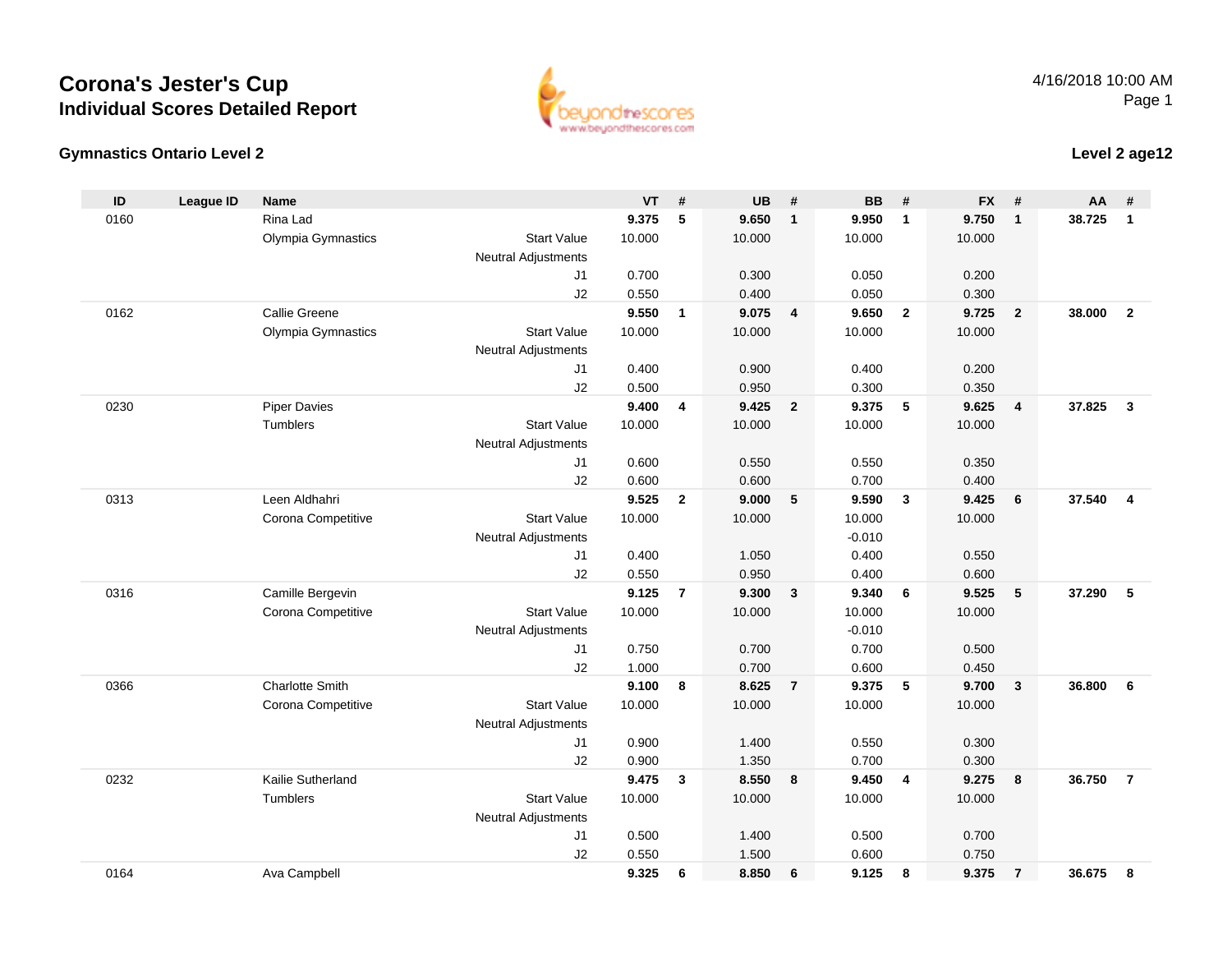

4/16/2018 10:00 AMPage 2

|      | Olympia Gymnastics    | <b>Start Value</b><br><b>Neutral Adjustments</b> | 10.000 |   | 10.000  | 10.000 | 10.000 |   |        |   |
|------|-----------------------|--------------------------------------------------|--------|---|---------|--------|--------|---|--------|---|
|      |                       | J1                                               | 0.600  |   | 1.200   | 0.850  | 0.650  |   |        |   |
|      |                       | J2                                               | 0.750  |   | 1.100   | 0.900  | 0.600  |   |        |   |
| 0071 | Katelyn Colasimone    |                                                  | 8.800  | 9 | 8.150 9 | 9.200  | 8.900  | 9 | 35.050 | 9 |
|      | Jungle Gym Gymnastics | <b>Start Value</b>                               | 10.000 |   | 10.000  | 10.000 | 10.000 |   |        |   |
|      |                       | <b>Neutral Adjustments</b>                       |        |   |         |        |        |   |        |   |
|      |                       | J1                                               | 1.300  |   | 1.900   | 0.800  | 1.100  |   |        |   |
|      |                       | J2                                               | 1.100  |   | 1.800   | 0.800  | 1.100  |   |        |   |

#### **Gymnastics Ontario Level 2**

| ID   | League ID | <b>Name</b>               |                            | <b>VT</b> | #              | <b>UB</b> | #                       | <b>BB</b> | #              | <b>FX</b> | #              | <b>AA</b> | #              |
|------|-----------|---------------------------|----------------------------|-----------|----------------|-----------|-------------------------|-----------|----------------|-----------|----------------|-----------|----------------|
| 0253 |           | Lexie Maeck               |                            | 9.675     | 1              | 8.850     | 3                       | 9.800     | $\mathbf 1$    | 9.725     | $\mathbf{1}$   | 38.050    | 1              |
|      |           | Kanata GymnoSphere        | <b>Start Value</b>         | 10.000    |                | 10.000    |                         | 10.000    |                | 10.000    |                |           |                |
|      |           |                           | <b>Neutral Adjustments</b> |           |                |           |                         |           |                |           |                |           |                |
|      |           |                           | J1                         | 0.350     |                | 1.200     |                         | 0.200     |                | 0.250     |                |           |                |
|      |           |                           | J2                         | 0.300     |                | 1.100     |                         | 0.200     |                | 0.300     |                |           |                |
| 0258 |           | Julia Traverse            |                            | 9.150     | $\overline{2}$ | 8.850     | $\overline{\mathbf{3}}$ | 9.500     | $\mathbf{3}$   | 9.600     | $\overline{2}$ | 37.100    | $\overline{2}$ |
|      |           | Kanata GymnoSphere        | <b>Start Value</b>         | 10.000    |                | 10.000    |                         | 10.000    |                | 10.000    |                |           |                |
|      |           |                           | <b>Neutral Adjustments</b> |           |                |           |                         | $-0.100$  |                |           |                |           |                |
|      |           |                           | J1                         | 0.800     |                | 1.100     |                         | 0.400     |                | 0.400     |                |           |                |
|      |           |                           | J2                         | 0.900     |                | 1.200     |                         | 0.400     |                | 0.400     |                |           |                |
| 0140 |           | Lucia Tamez-Herrejon      |                            | 9.075     | 3              | 9.300     | $\overline{\mathbf{1}}$ | 9.525     | $\overline{2}$ | 9.175     | 6              | 37.075    | 3              |
|      |           | <b>Olympia Gymnastics</b> | <b>Start Value</b>         | 10.000    |                | 10.000    |                         | 10.000    |                | 10.000    |                |           |                |
|      |           |                           | <b>Neutral Adjustments</b> |           |                |           |                         |           |                |           |                |           |                |
|      |           |                           | J <sub>1</sub>             | 0.900     |                | 0.700     |                         | 0.500     |                | 0.800     |                |           |                |
|      |           |                           | J2                         | 0.950     |                | 0.700     |                         | 0.450     |                | 0.850     |                |           |                |
| 0138 |           | Mackenzie Stanton         |                            | 9.150     | $\overline{2}$ | 8.900     | $\overline{\mathbf{2}}$ | 9.450     | $\overline{4}$ | 9.175     | 6              | 36.675    | $\overline{4}$ |
|      |           | <b>Olympia Gymnastics</b> | <b>Start Value</b>         | 10.000    |                | 10.000    |                         | 10.000    |                | 10.000    |                |           |                |
|      |           |                           | <b>Neutral Adjustments</b> |           |                |           |                         |           |                |           |                |           |                |
|      |           |                           | J <sub>1</sub>             | 0.850     |                | 1.050     |                         | 0.500     |                | 0.950     |                |           |                |
|      |           |                           | J2                         | 0.850     |                | 1.150     |                         | 0.600     |                | 0.700     |                |           |                |
| 0309 |           | Hayden Wharram            |                            | 9.075     | 3              | 8.800     | 5                       | 9.275     | $\overline{7}$ | 9.400     | $\mathbf{3}$   | 36.550    | 5              |
|      |           | Corona Competitive        | <b>Start Value</b>         | 10.000    |                | 10.000    |                         | 10.000    |                | 10.000    |                |           |                |
|      |           |                           | <b>Neutral Adjustments</b> |           |                |           |                         | $-0.100$  |                |           |                |           |                |
|      |           |                           | J <sub>1</sub>             | 0.900     |                | 1.250     |                         | 0.600     |                | 0.550     |                |           |                |
|      |           |                           | J <sub>2</sub>             | 0.950     |                | 1.150     |                         | 0.650     |                | 0.650     |                |           |                |
| 0197 |           | Norah House               |                            | 8.750     | 5              | 8.825     | $\overline{4}$          | 9.200     | 8              | 8.975     | 8              | 35.750    | 6              |
|      |           |                           |                            |           |                |           |                         |           |                |           |                |           |                |

#### **Level 2 age 9 A**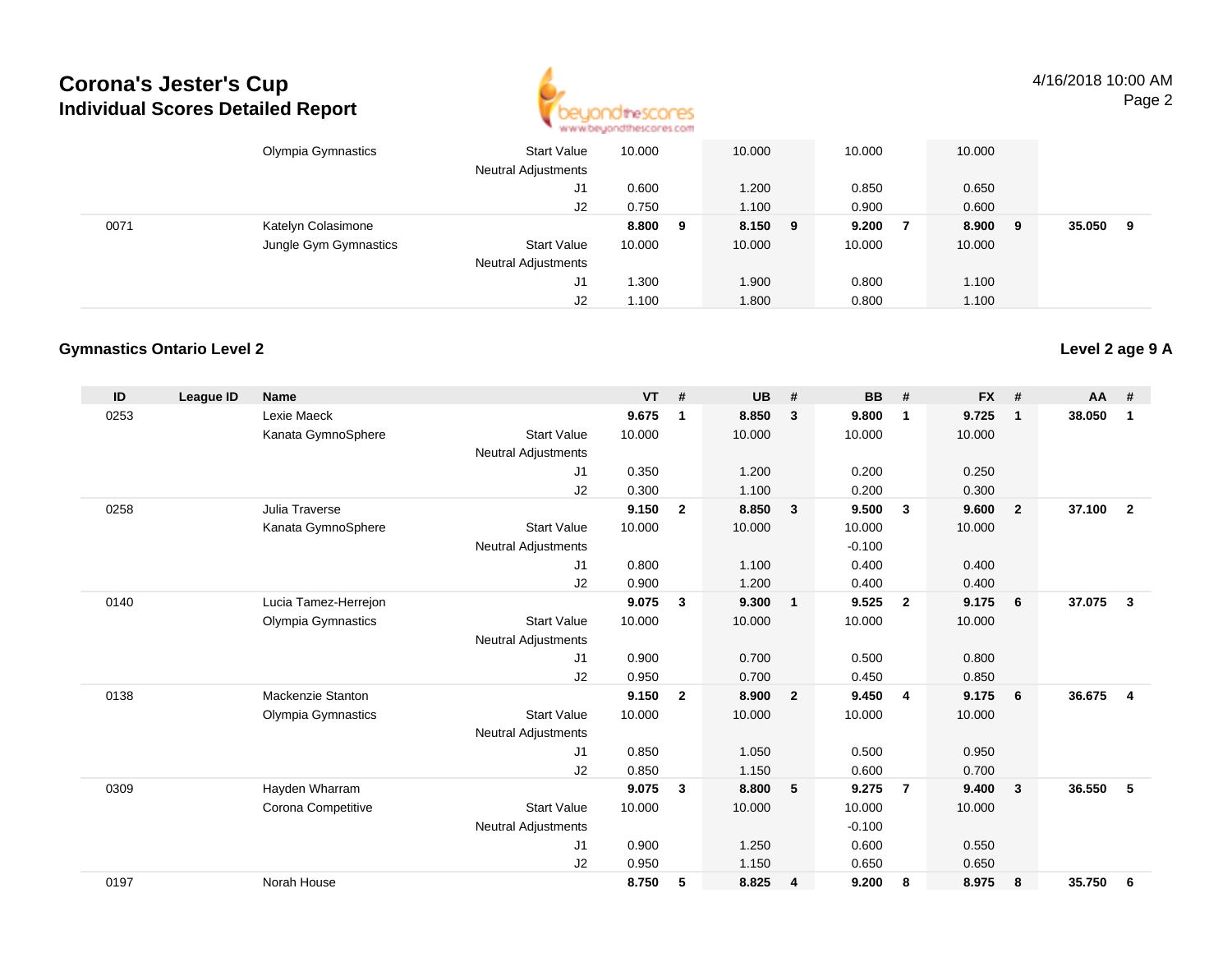

|      | Kingston Gymnastics | <b>Start Value</b>         | 10.000 |                | 10.000 |                | 10.000   |                | 10.000 |                |        |                |
|------|---------------------|----------------------------|--------|----------------|--------|----------------|----------|----------------|--------|----------------|--------|----------------|
|      |                     | Neutral Adjustments        |        |                |        |                | $-0.100$ |                |        |                |        |                |
|      |                     | J1                         | 1.300  |                | 1.250  |                | 0.700    |                | 0.950  |                |        |                |
|      |                     | J2                         | 1.200  |                | 1.100  |                | 0.700    |                | 1.100  |                |        |                |
| 0146 | Isabella West       |                            | 8.850  | 4              | 8.675  | 6              | 8.700    | 9              | 9.375  | $\overline{4}$ | 35.600 | $\overline{7}$ |
|      | Olympia Gymnastics  | Start Value                | 10.000 |                | 10.000 |                | 10.000   |                | 10.000 |                |        |                |
|      |                     | Neutral Adjustments        |        |                |        |                |          |                |        |                |        |                |
|      |                     | J1                         | 1.100  |                | 1.400  |                | 1.200    |                | 0.500  |                |        |                |
|      |                     | J2                         | 1.200  |                | 1.250  |                | 1.400    |                | 0.750  |                |        |                |
| 0311 | Sawyer Huff-Boyle   |                            | 8.675  | 6              | 8.325  | 8              | 9.325    | 6              | 9.200  | 5              | 35.525 | 8              |
|      | Corona Competitive  | <b>Start Value</b>         | 10.000 |                | 10.000 |                | 10.000   |                | 10.000 |                |        |                |
|      |                     | Neutral Adjustments        |        |                |        |                |          |                |        |                |        |                |
|      |                     | J1                         | 1.250  |                | 1.750  |                | 0.700    |                | 0.750  |                |        |                |
|      |                     | J2                         | 1.400  |                | 1.600  |                | 0.650    |                | 0.850  |                |        |                |
| 0429 | Sarah Parsons       |                            | 8.750  | 5              | 8.425  | $\overline{7}$ | 9.275    | $\overline{7}$ | 9.075  | $\overline{7}$ | 35.525 | 8              |
|      | Xperience           | <b>Start Value</b>         | 10.000 |                | 10.000 |                | 10.000   |                | 10.000 |                |        |                |
|      |                     | Neutral Adjustments        |        |                |        |                |          |                |        |                |        |                |
|      |                     | J1                         | 1.350  |                | 1.650  |                | 0.700    |                | 1.000  |                |        |                |
|      |                     | J2                         | 1.150  |                | 1.500  |                | 0.750    |                | 0.850  |                |        |                |
| 0435 | Julia Williams      |                            | 8.600  | $\overline{7}$ | 8.125  | 9              | 9.425    | 5              | 8.800  | $\overline{9}$ | 34.950 | 9              |
|      | Xperience           | <b>Start Value</b>         | 10.000 |                | 10.000 |                | 10.000   |                | 10.000 |                |        |                |
|      |                     | <b>Neutral Adjustments</b> |        |                |        |                |          |                |        |                |        |                |
|      |                     | J1                         | 1.450  |                | 1.950  |                | 0.550    |                | 1.150  |                |        |                |
|      |                     | J2                         | 1.350  |                | 1.800  |                | 0.600    |                | 1.250  |                |        |                |
|      |                     |                            |        |                |        |                |          |                |        |                |        |                |

#### **Gymnastics Ontario Level 2**

**Level 2 age 9 B**

| ID   | League ID | <b>Name</b>           |                            | $VT$ # |        | $UB$ # |                         | <b>BB</b> | - # | <b>FX</b> | #   | <b>AA</b> | #              |
|------|-----------|-----------------------|----------------------------|--------|--------|--------|-------------------------|-----------|-----|-----------|-----|-----------|----------------|
| 0141 |           | Dalia Weisz           |                            | 9.400  | $_{3}$ | 9.575  |                         | 9.700 2   |     | 9.700     | - 1 | 38.375    |                |
|      |           | Olympia Gymnastics    | <b>Start Value</b>         | 10.000 |        | 10.000 |                         | 10.000    |     | 10.000    |     |           |                |
|      |           |                       | <b>Neutral Adjustments</b> |        |        |        |                         |           |     |           |     |           |                |
|      |           |                       | J1                         | 0.600  |        | 0.450  |                         | 0.300     |     | 0.200     |     |           |                |
|      |           |                       | J2                         | 0.600  |        | 0.400  |                         | 0.300     |     | 0.400     |     |           |                |
| 0248 |           | <b>Alison Gallant</b> |                            | 9.675  |        | 9.125  | - 4                     | 9.725     |     | 9.650     | - 2 | 38.175    | $\overline{2}$ |
|      |           | Kanata GymnoSphere    | <b>Start Value</b>         | 10.000 |        | 10.000 |                         | 10.000    |     | 10.000    |     |           |                |
|      |           |                       | <b>Neutral Adjustments</b> |        |        |        |                         |           |     |           |     |           |                |
|      |           |                       | J <sub>1</sub>             | 0.350  |        | 0.850  |                         | 0.250     |     | 0.250     |     |           |                |
|      |           |                       | J2                         | 0.300  |        | 0.900  |                         | 0.300     |     | 0.450     |     |           |                |
| 0142 |           | Maya Letourneau       |                            | 9.300  | 4      | 9.200  | $\overline{\mathbf{2}}$ | 9.450     | - 6 | 9.525     | -3  | 37.475    | 3              |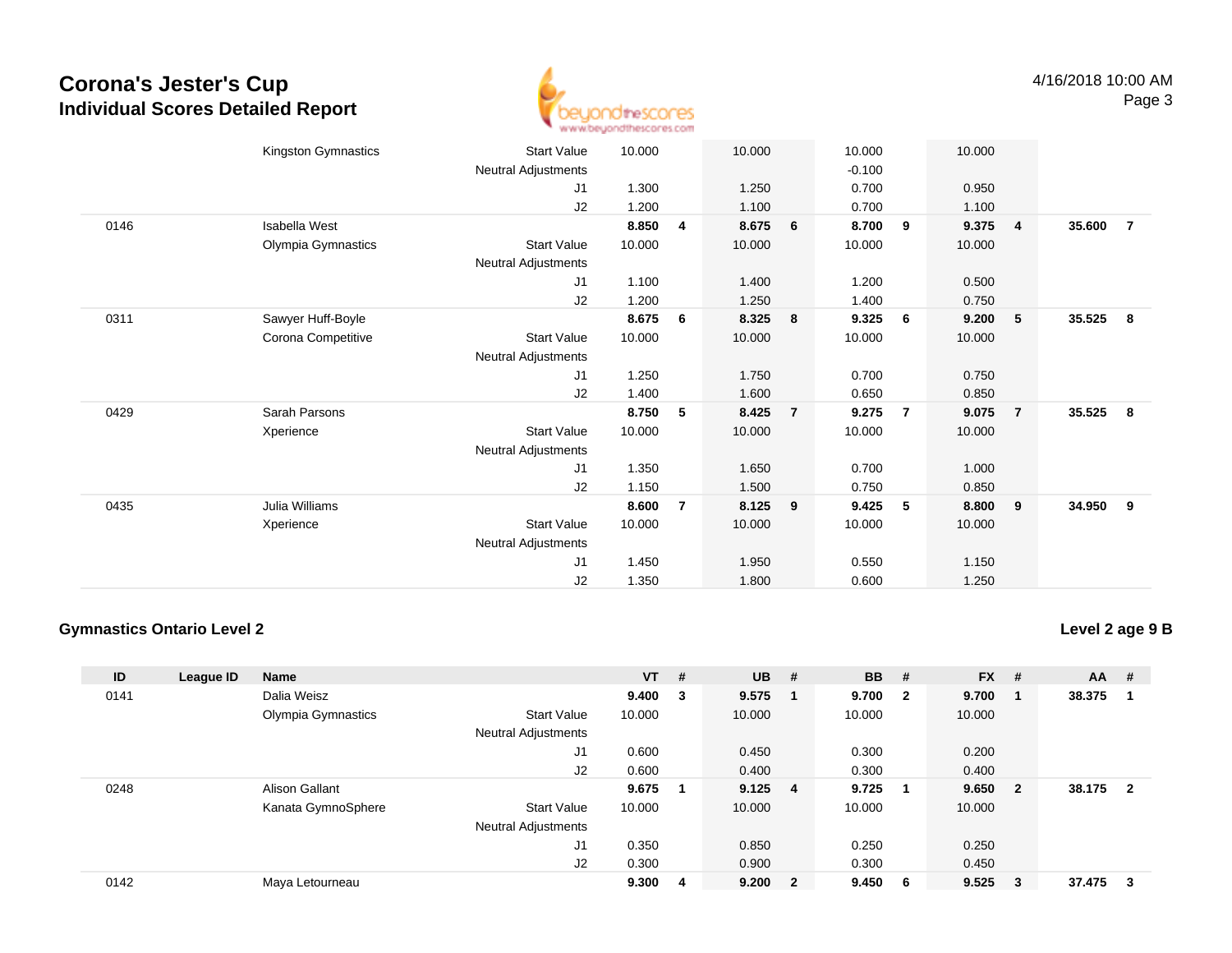

|      | Olympia Gymnastics            | <b>Start Value</b>         | 10.000 |                | 10.000 |                | 10.000   |                          | 10.000 |                         |        |                |
|------|-------------------------------|----------------------------|--------|----------------|--------|----------------|----------|--------------------------|--------|-------------------------|--------|----------------|
|      |                               | <b>Neutral Adjustments</b> |        |                |        |                | $-0.100$ |                          |        |                         |        |                |
|      |                               | J1                         | 0.800  |                | 0.900  |                | 0.500    |                          | 0.400  |                         |        |                |
|      |                               | J2                         | 0.600  |                | 0.700  |                | 0.400    |                          | 0.550  |                         |        |                |
| 0059 | Ayla Cudmore                  |                            | 9.125  | 5              | 9.175  | $\mathbf{3}$   | 9.575    | $\overline{\mathbf{3}}$  | 9.450  | 5                       | 37.325 | $\overline{4}$ |
|      | <b>Hearts Gymnastics Club</b> | <b>Start Value</b>         | 10.000 |                | 10.000 |                | 10.000   |                          | 10.000 |                         |        |                |
|      |                               | <b>Neutral Adjustments</b> |        |                |        |                |          |                          |        |                         |        |                |
|      |                               | J1                         | 0.850  |                | 0.800  |                | 0.400    |                          | 0.450  |                         |        |                |
|      |                               | J2                         | 0.900  |                | 0.850  |                | 0.450    |                          | 0.650  |                         |        |                |
| 0063 | <b>Delaney Stewart</b>        |                            | 9.075  | $\overline{7}$ | 8.800  | 6              | 9.475    | $\overline{\phantom{0}}$ | 9.525  | $\overline{\mathbf{3}}$ | 36.875 | 5              |
|      | <b>Hearts Gymnastics Club</b> | <b>Start Value</b>         | 10.000 |                | 10.000 |                | 10.000   |                          | 10.000 |                         |        |                |
|      |                               | <b>Neutral Adjustments</b> |        |                |        |                |          |                          |        |                         |        |                |
|      |                               | J1                         | 0.850  |                | 1.100  |                | 0.400    |                          | 0.500  |                         |        |                |
|      |                               | J2                         | 1.000  |                | 1.300  |                | 0.650    |                          | 0.450  |                         |        |                |
| 0144 | Sydney Smith                  |                            | 8.800  | 8              | 9.025  | 5              | 9.500    | $\overline{\mathbf{4}}$  | 9.375  | 6                       | 36.700 | 6              |
|      | Olympia Gymnastics            | <b>Start Value</b>         | 10.000 |                | 10.000 |                | 10.000   |                          | 10.000 |                         |        |                |
|      |                               | <b>Neutral Adjustments</b> |        |                |        |                |          |                          |        |                         |        |                |
|      |                               | J1                         | 1.300  |                | 1.000  |                | 0.450    |                          | 0.550  |                         |        |                |
|      |                               | J2                         | 1.100  |                | 0.950  |                | 0.550    |                          | 0.700  |                         |        |                |
| 0261 | Ella Gauthier                 |                            | 9.100  | 6              | 8.475  | 9              | 9.225    | $\bf{8}$                 | 9.500  | $\overline{\mathbf{4}}$ | 36.300 | $\overline{7}$ |
|      | Kanata GymnoSphere            | <b>Start Value</b>         | 10.000 |                | 10.000 |                | 10.000   |                          | 10.000 |                         |        |                |
|      |                               | <b>Neutral Adjustments</b> |        |                |        |                | $-0.100$ |                          |        |                         |        |                |
|      |                               | J1                         | 0.800  |                | 1.550  |                | 0.650    |                          | 0.550  |                         |        |                |
|      |                               | J2                         | 1.000  |                | 1.500  |                | 0.700    |                          | 0.450  |                         |        |                |
| 0256 | Margot Sunderland             |                            | 9.425  | $\mathbf{2}$   | 8.250  | 10             | 9.225    | $\boldsymbol{8}$         | 9.375  | 6                       | 36.275 | 8              |
|      | Kanata GymnoSphere            | <b>Start Value</b>         | 10.000 |                | 10.000 |                | 10.000   |                          | 10.000 |                         |        |                |
|      |                               | <b>Neutral Adjustments</b> |        |                |        |                |          |                          |        |                         |        |                |
|      |                               | J1                         | 0.600  |                | 1.700  |                | 0.750    |                          | 0.600  |                         |        |                |
|      |                               | J2                         | 0.550  |                | 1.800  |                | 0.800    |                          | 0.650  |                         |        |                |
| 0194 | Olivia Lambert                |                            | 8.750  | 9              | 8.700  | $\overline{7}$ | 9.400    | $\overline{7}$           | 9.275  | $\overline{7}$          | 36.125 | 9              |
|      | Kingston Gymnastics           | <b>Start Value</b>         | 10.000 |                | 10.000 |                | 10.000   |                          | 10.000 |                         |        |                |
|      |                               | <b>Neutral Adjustments</b> |        |                |        |                |          |                          |        |                         |        |                |
|      |                               | J1                         | 1.200  |                | 1.300  |                | 0.650    |                          | 0.700  |                         |        |                |
|      |                               | J2                         | 1.300  |                | 1.300  |                | 0.550    |                          | 0.750  |                         |        |                |
| 0064 | <b>Elliot Norquay</b>         |                            | 8.475  | 10             | 8.600  | 8              | 8.775    | 9                        | 8.800  | 8                       | 34.650 | 10             |
|      | Jungle Gym Gymnastics         | <b>Start Value</b>         | 10.000 |                | 10.000 |                | 10.000   |                          | 10.000 |                         |        |                |
|      |                               | <b>Neutral Adjustments</b> |        |                |        |                |          |                          |        |                         |        |                |
|      |                               | J1                         | 1.650  |                | 1.450  |                | 1.200    |                          | 1.250  |                         |        |                |
|      |                               | J2                         | 1.400  |                | 1.350  |                | 1.250    |                          | 1.150  |                         |        |                |
|      |                               |                            |        |                |        |                |          |                          |        |                         |        |                |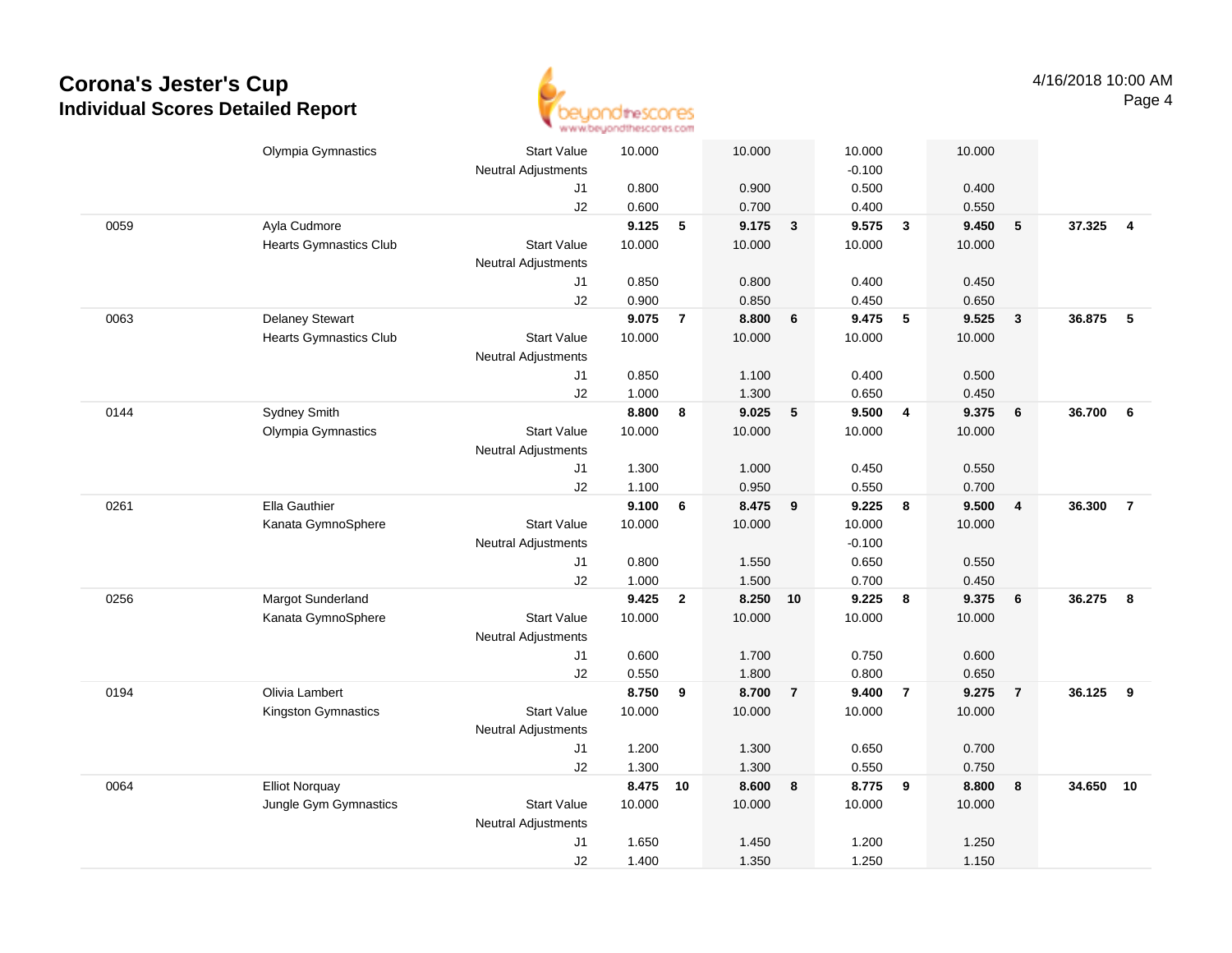

#### **Gymnastics Ontario Level 2**

| ID   | <b>League ID</b> | <b>Name</b>                     |                            | <b>VT</b>      | #                       | <b>UB</b>      | #                       | <b>BB</b>      | #                       | <b>FX</b>      | #              | AA     | #              |
|------|------------------|---------------------------------|----------------------------|----------------|-------------------------|----------------|-------------------------|----------------|-------------------------|----------------|----------------|--------|----------------|
| 0440 |                  | Ella Carty                      |                            | 9.250          | $\overline{\mathbf{4}}$ | 9.575          | $\overline{1}$          | 9.750          | $\mathbf{1}$            | 9.550          | 3              | 38.125 | $\mathbf{1}$   |
|      |                  | <b>Ottawa Gymnastics Centre</b> | <b>Start Value</b>         | 10.000         |                         | 10.000         |                         | 10.000         |                         | 10.000         |                |        |                |
|      |                  |                                 | <b>Neutral Adjustments</b> |                |                         |                |                         |                |                         |                |                |        |                |
|      |                  |                                 | J <sub>1</sub>             | 0.850          |                         | 0.450          |                         | 0.250          |                         | 0.450          |                |        |                |
|      |                  |                                 | J2                         | 0.650          |                         | 0.400          |                         | 0.250          |                         | 0.450          |                |        |                |
| 0398 |                  | Milla Crabtree                  |                            | 9.600          | $\mathbf{1}$            | 8.550          | 9                       | 9.525          | $\mathbf{3}$            | 9.900          | $\mathbf{1}$   | 37.575 | $\overline{2}$ |
|      |                  | <b>Ottawa Gymnastics Centre</b> | <b>Start Value</b>         | 10.000         |                         | 10.000         |                         | 10.000         |                         | 10.000         |                |        |                |
|      |                  |                                 | <b>Neutral Adjustments</b> |                |                         |                |                         |                |                         |                |                |        |                |
|      |                  |                                 | J1                         | 0.400          |                         | 1.400          |                         | 0.500          |                         | 0.100          |                |        |                |
|      |                  |                                 | J2                         | 0.400          |                         | 1.500          |                         | 0.450          |                         | 0.100          |                |        |                |
| 0182 |                  | Ava LeBlanc                     |                            | 9.200          | 5                       | 9.425          | $\overline{2}$          | 9.250          | $\overline{7}$          | 9.650          | $\overline{2}$ | 37.525 | $\mathbf{3}$   |
|      |                  | Kingston Gymnastics             | <b>Start Value</b>         | 10.000         |                         | 10.000         |                         | 10.000         |                         | 10.000         |                |        |                |
|      |                  |                                 | <b>Neutral Adjustments</b> |                |                         |                |                         |                |                         |                |                |        |                |
|      |                  |                                 | J <sub>1</sub>             | 0.850          |                         | 0.650          |                         | 0.800          |                         | 0.350          |                |        |                |
|      |                  |                                 | J2                         | 0.750          |                         | 0.500          |                         | 0.700          |                         | 0.350          |                |        |                |
| 0183 |                  | Michaela Libbey-Griffin         |                            | 9.400          | $\mathbf{2}$            | 9.150          | $\overline{\mathbf{3}}$ | 9.425          | $\overline{\mathbf{4}}$ | 9.400          | 5              | 37.375 | $\overline{4}$ |
|      |                  | Kingston Gymnastics             | <b>Start Value</b>         | 10.000         |                         | 10.000         |                         | 10.000         |                         | 10.000         |                |        |                |
|      |                  |                                 | <b>Neutral Adjustments</b> |                |                         |                |                         |                |                         |                |                |        |                |
|      |                  |                                 | J <sub>1</sub>             | 0.650          |                         | 0.900          |                         | 0.500          |                         | 0.600          |                |        |                |
|      |                  |                                 | J2                         | 0.550          |                         | 0.800          |                         | 0.650          |                         | 0.600          |                |        |                |
| 0143 |                  | Aryana Morariu                  |                            | 8.950          | 9                       | 8.925          | 5                       | 9.600          | $\overline{2}$          | 9.475          | $\overline{4}$ | 36.950 | 5              |
|      |                  | Olympia Gymnastics              | <b>Start Value</b>         | 10.000         |                         | 10.000         |                         | 10.000         |                         | 10.000         |                |        |                |
|      |                  |                                 | <b>Neutral Adjustments</b> |                |                         |                |                         | $-0.100$       |                         |                |                |        |                |
|      |                  |                                 | J1<br>J2                   | 1.000<br>1.100 |                         | 1.150          |                         | 0.300<br>0.300 |                         | 0.500<br>0.550 |                |        |                |
| 0139 |                  | Anne-Sophie Caron               |                            | 9.275          | $\mathbf{3}$            | 1.000<br>8.675 | $\overline{7}$          | 9.300          | 6                       | 9.175          | 9              | 36.425 | 6              |
|      |                  | Olympia Gymnastics              | <b>Start Value</b>         | 10.000         |                         | 10.000         |                         | 10.000         |                         | 10.000         |                |        |                |
|      |                  |                                 | <b>Neutral Adjustments</b> |                |                         |                |                         | $-0.100$       |                         |                |                |        |                |
|      |                  |                                 | J1                         | 0.700          |                         | 1.250          |                         | 0.700          |                         | 0.750          |                |        |                |
|      |                  |                                 | J2                         | 0.750          |                         | 1.400          |                         | 0.500          |                         | 0.900          |                |        |                |
| 0308 |                  | Olivia Zanon                    |                            | 8.975          | 8                       | 8.650          | 8                       | 9.325          | 5                       | 9.375          | 6              | 36.325 | $\overline{7}$ |
|      |                  | Corona Competitive              | <b>Start Value</b>         | 10.000         |                         | 10.000         |                         | 10.000         |                         | 10.000         |                |        |                |
|      |                  |                                 | <b>Neutral Adjustments</b> |                |                         |                |                         |                |                         |                |                |        |                |
|      |                  |                                 | J1                         | 1.000          |                         | 1.400          |                         | 0.650          |                         | 0.500          |                |        |                |
|      |                  |                                 | J2                         | 1.050          |                         | 1.300          |                         | 0.700          |                         | 0.750          |                |        |                |
|      |                  |                                 |                            |                |                         |                |                         |                |                         |                |                |        |                |

### **Level 2 age 9 C**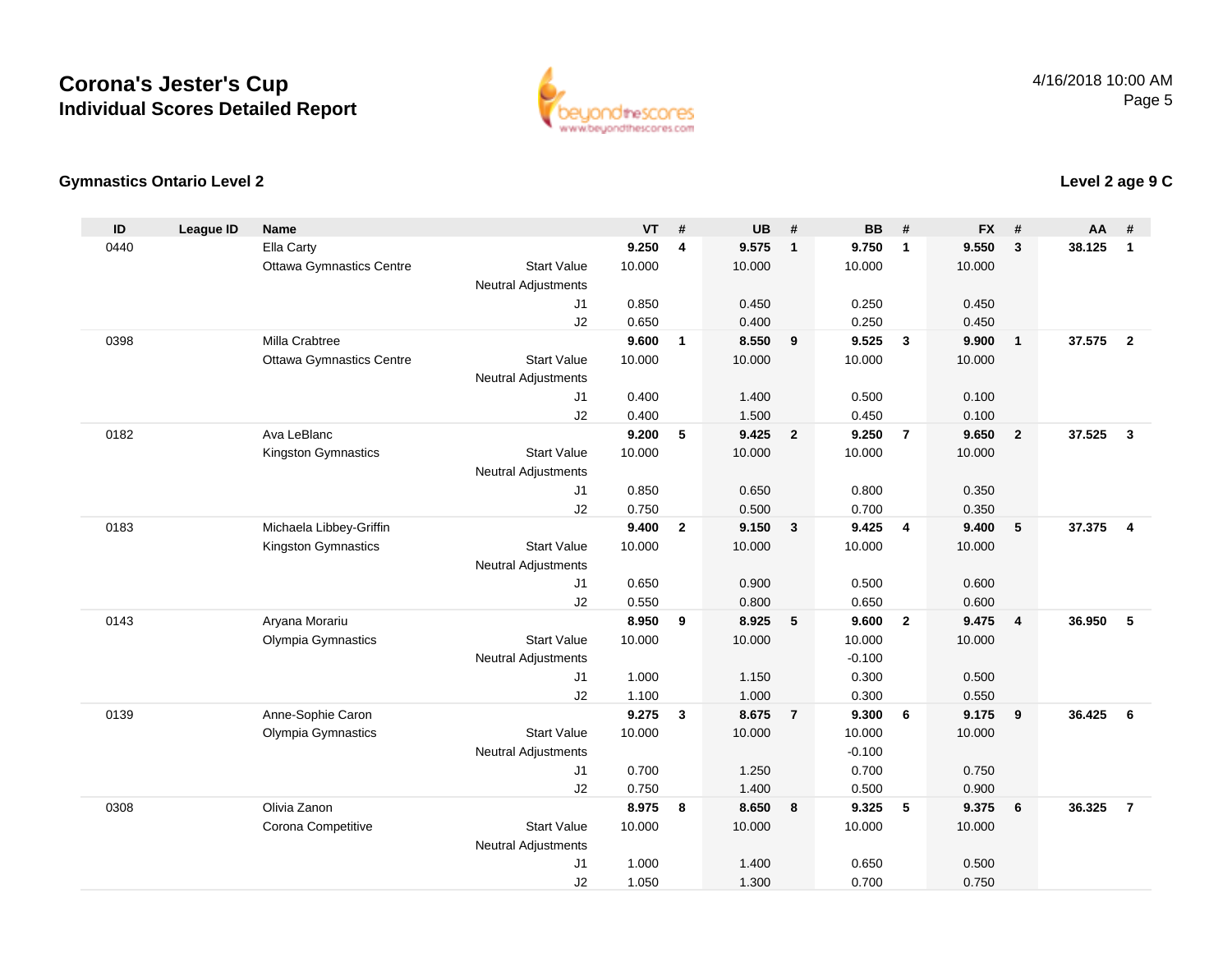

| 0195 | Ella Lloyd          |                            | 9.000     | 7  | 8.825           | - 6 | 9.025    | 9   | 9.350  | -7  | 36.200 | 8  |
|------|---------------------|----------------------------|-----------|----|-----------------|-----|----------|-----|--------|-----|--------|----|
|      | Kingston Gymnastics | <b>Start Value</b>         | 10.000    |    | 10.000          |     | 10.000   |     | 10.000 |     |        |    |
|      |                     | <b>Neutral Adjustments</b> |           |    |                 |     |          |     |        |     |        |    |
|      |                     | J1                         | 0.900     |    | 1.150           |     | 1.000    |     | 0.500  |     |        |    |
|      |                     | J2                         | 1.100     |    | 1.200           |     | 0.950    |     | 0.800  |     |        |    |
| 0145 | Sanaa Laale         |                            | $9.025$ 6 |    | $9.125 \quad 4$ |     | 8.925    | 10  | 9.050  | 10  | 36.125 | 9  |
|      | Olympia Gymnastics  | <b>Start Value</b>         | 10.000    |    | 10.000          |     | 10.000   |     | 10.000 |     |        |    |
|      |                     | <b>Neutral Adjustments</b> |           |    |                 |     | $-0.100$ |     |        |     |        |    |
|      |                     | J1                         | 0.950     |    | 0.800           |     | 1.000    |     | 1.100  |     |        |    |
|      |                     | J2                         | 1.000     |    | 0.950           |     | 0.950    |     | 0.800  |     |        |    |
| 0312 | Chloe Marion        |                            | 8.625     | 10 | 8.200           | 10  | 9.075    | - 8 | 9.225  | - 8 | 35.125 | 10 |
|      | Corona Competitive  | <b>Start Value</b>         | 10.000    |    | 10.000          |     | 10.000   |     | 10.000 |     |        |    |
|      |                     | <b>Neutral Adjustments</b> |           |    |                 |     | $-0.100$ |     |        |     |        |    |
|      |                     | J1                         | 1.400     |    | 1.900           |     | 0.800    |     | 0.650  |     |        |    |
|      |                     | J2                         | 1.350     |    | 1.700           |     | 0.850    |     | 0.900  |     |        |    |

#### **Gymnastics Ontario Level 2**

**Level 2 Age 10 A**

| ID   | League ID                     | <b>Name</b>                   |                            | <b>VT</b> | #              | <b>UB</b> | #                       | <b>BB</b> | #              | <b>FX</b> | #                       | AA     | #                       |
|------|-------------------------------|-------------------------------|----------------------------|-----------|----------------|-----------|-------------------------|-----------|----------------|-----------|-------------------------|--------|-------------------------|
| 0250 |                               | Faye Chayka                   |                            | 9.625     | 1              | 9.500     | $\mathbf 1$             | 9.650     | $\mathbf{1}$   | 9.725     | - 1                     | 38.500 | $\mathbf{1}$            |
|      |                               | Kanata GymnoSphere            | <b>Start Value</b>         | 10.000    |                | 10.000    |                         | 10.000    |                | 10.000    |                         |        |                         |
|      |                               |                               | <b>Neutral Adjustments</b> |           |                |           |                         |           |                |           |                         |        |                         |
|      |                               |                               | J <sub>1</sub>             | 0.350     |                | 0.500     |                         | 0.300     |                | 0.250     |                         |        |                         |
|      |                               |                               | J2                         | 0.400     |                | 0.500     |                         | 0.400     |                | 0.300     |                         |        |                         |
| 0060 |                               | Iris Geale                    |                            | 9.150     | 5              | 8.925     | $\overline{2}$          | 9.250     | $\overline{7}$ | 9.700     | $\overline{\mathbf{2}}$ | 37.025 | $\overline{\mathbf{2}}$ |
|      |                               | <b>Hearts Gymnastics Club</b> | <b>Start Value</b>         | 10.000    |                | 10.000    |                         | 10.000    |                | 10.000    |                         |        |                         |
|      |                               |                               | <b>Neutral Adjustments</b> |           |                |           |                         | $-0.100$  |                |           |                         |        |                         |
|      |                               |                               | J1                         | 0.900     |                | 1.150     |                         | 0.600     |                | 0.250     |                         |        |                         |
|      |                               |                               | J2                         | 0.800     |                | 1.000     |                         | 0.700     |                | 0.350     |                         |        |                         |
| 0147 |                               | Jamie Jones                   |                            | 9.450     | $\overline{2}$ | 8.725     | $\overline{\mathbf{4}}$ | 9.450     | $\mathbf{3}$   | 9.300     | - 8                     | 36.925 | 3                       |
|      |                               | Olympia Gymnastics            | <b>Start Value</b>         | 10.000    |                | 10.000    |                         | 10.000    |                | 10.000    |                         |        |                         |
|      |                               |                               | Neutral Adjustments        |           |                |           |                         | $-0.100$  |                |           |                         |        |                         |
|      |                               |                               | J <sub>1</sub>             | 0.600     |                | 1.250     |                         | 0.500     |                | 0.650     |                         |        |                         |
|      |                               |                               | J2                         | 0.500     |                | 1.300     |                         | 0.400     |                | 0.750     |                         |        |                         |
| 0154 | Need Level<br>decision 2 or 3 | Charlotte Gordon              |                            | 9.200     | 4              | 8.750     | 3                       | 9.325     | - 5            | 9.450     | $\overline{4}$          | 36.725 | -4                      |
|      |                               | Olympia Gymnastics            | <b>Start Value</b>         | 10.000    |                | 10.000    |                         | 10.000    |                | 10.000    |                         |        |                         |
|      |                               |                               | Neutral Adjustments        |           |                |           |                         | $-0.100$  |                |           |                         |        |                         |
|      |                               |                               | J1                         | 0.750     |                | 1.300     |                         | 0.550     |                | 0.500     |                         |        |                         |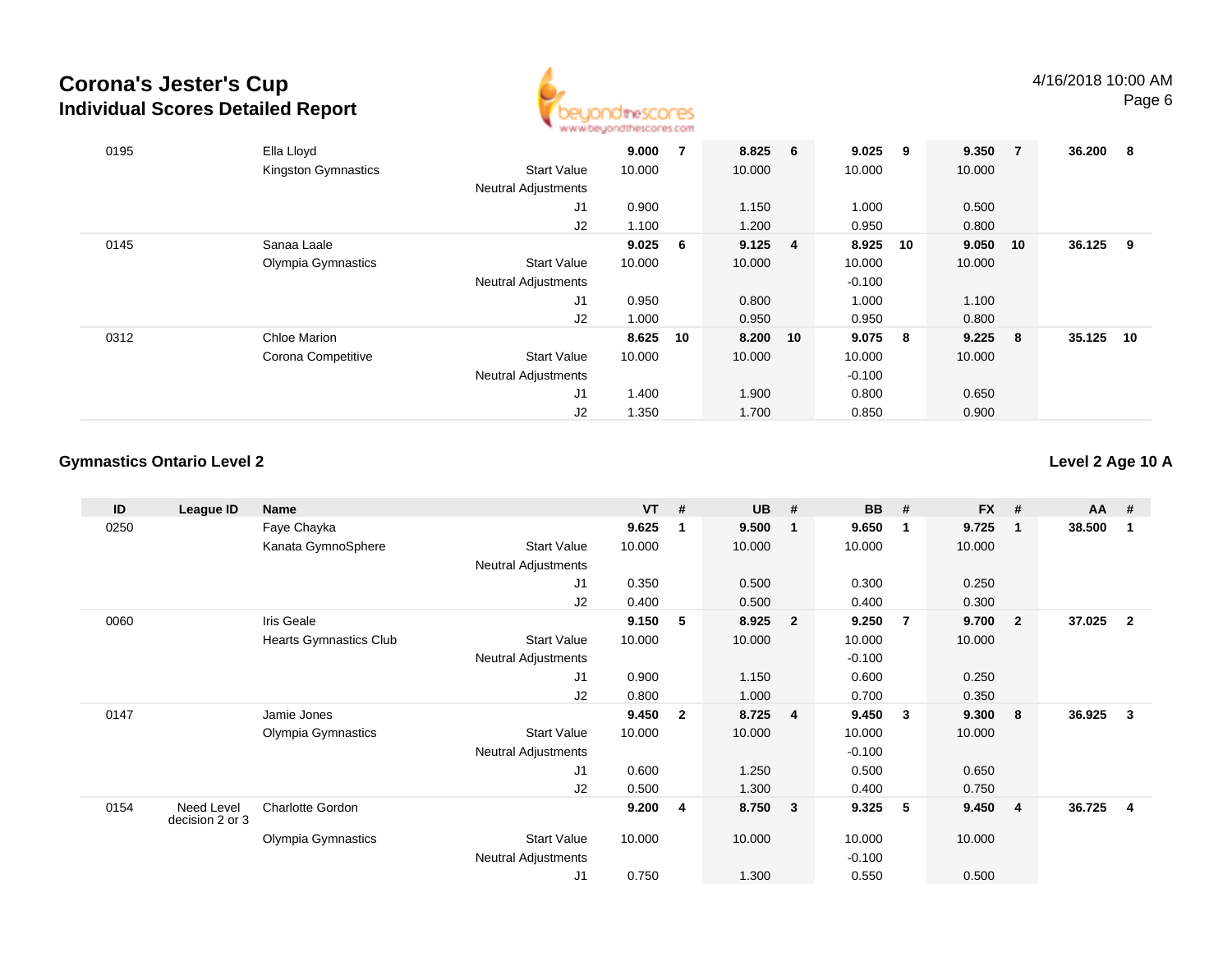

|      |                         | J2                         | 0.850  |                | 1.200  |                         | 0.600  |                         | 0.600  |                         |        |                |
|------|-------------------------|----------------------------|--------|----------------|--------|-------------------------|--------|-------------------------|--------|-------------------------|--------|----------------|
| 0249 | Keira Grinberg-Chmabers |                            | 9.350  | 3              | 8.400  | $\overline{7}$          | 9.275  | 6                       | 9.600  | $\overline{\mathbf{3}}$ | 36.625 | 5              |
|      | Kanata GymnoSphere      | <b>Start Value</b>         | 10.000 |                | 10.000 |                         | 10.000 |                         | 10.000 |                         |        |                |
|      |                         | <b>Neutral Adjustments</b> |        |                |        |                         |        |                         |        |                         |        |                |
|      |                         | J1                         | 0.600  |                | 1.600  |                         | 0.700  |                         | 0.400  |                         |        |                |
|      |                         | J2                         | 0.700  |                | 1.600  |                         | 0.750  |                         | 0.400  |                         |        |                |
| 0413 | Victoria Belanger       |                            | 9.050  | 6              | 8.675  | 5                       | 9.550  | $\overline{\mathbf{2}}$ | 9.100  | 9                       | 36.375 | - 6            |
|      | Xperience               | <b>Start Value</b>         | 10.000 |                | 10.000 |                         | 10.000 |                         | 10.000 |                         |        |                |
|      |                         | <b>Neutral Adjustments</b> |        |                |        |                         |        |                         |        |                         |        |                |
|      |                         | J1                         | 0.900  |                | 1.400  |                         | 0.400  |                         | 1.050  |                         |        |                |
|      |                         | J2                         | 1.000  |                | 1.250  |                         | 0.500  |                         | 0.750  |                         |        |                |
| 0062 | Norah Marshall          |                            | 9.025  | $\overline{7}$ | 8.575  | 6                       | 9.250  | $\overline{7}$          | 9.425  | 5                       | 36.275 | $\overline{7}$ |
|      | Hearts Gymnastics Club  | <b>Start Value</b>         | 10.000 |                | 10.000 |                         | 10.000 |                         | 10.000 |                         |        |                |
|      |                         | <b>Neutral Adjustments</b> |        |                |        |                         |        |                         |        |                         |        |                |
|      |                         | J1                         | 0.800  |                | 1.500  |                         | 0.800  |                         | 0.550  |                         |        |                |
|      |                         | J2                         | 1.150  |                | 1.350  |                         | 0.700  |                         | 0.600  |                         |        |                |
| 0193 | Ella Burns              |                            | 8.850  | 9              | 7.900  | 9                       | 9.425  | $\overline{4}$          | 9.375  | 6                       | 35.550 | 8              |
|      | Kingston Gymnastics     | <b>Start Value</b>         | 10.000 |                | 10.000 |                         | 10.000 |                         | 10.000 |                         |        |                |
|      |                         | <b>Neutral Adjustments</b> |        |                |        |                         |        |                         |        |                         |        |                |
|      |                         | J1                         | 1.200  |                | 2.000  |                         | 0.600  |                         | 0.600  |                         |        |                |
|      |                         | J2                         | 1.100  |                | 2.200  |                         | 0.550  |                         | 0.650  |                         |        |                |
| 0058 | Mikah Cooper            |                            | 8.675  | 10             | 8.175  | $\overline{\mathbf{8}}$ | 9.125  | 8                       | 9.350  | $\overline{7}$          | 35.325 | 9              |
|      | Hearts Gymnastics Club  | <b>Start Value</b>         | 10.000 |                | 10.000 |                         | 10.000 |                         | 10.000 |                         |        |                |
|      |                         | <b>Neutral Adjustments</b> |        |                |        |                         |        |                         |        |                         |        |                |
|      |                         | J1                         | 1.400  |                | 1.850  |                         | 0.900  |                         | 0.600  |                         |        |                |
|      |                         | J2                         | 1.250  |                | 1.800  |                         | 0.850  |                         | 0.700  |                         |        |                |
| 0425 | Amanda McQuay           |                            | 8.900  | 8              | 7.500  | 10                      | 9.050  | 9                       | 9.050  | 10                      | 34.500 | 10             |
|      | Xperience               | <b>Start Value</b>         | 10.000 |                | 10.000 |                         | 10.000 |                         | 10.000 |                         |        |                |
|      |                         | <b>Neutral Adjustments</b> |        |                |        |                         |        |                         |        |                         |        |                |
|      |                         | J1                         | 1.200  |                | 2.600  |                         | 1.000  |                         | 1.050  |                         |        |                |
|      |                         | J2                         | 1.000  |                | 2.400  |                         | 0.900  |                         | 0.850  |                         |        |                |

#### **Gymnastics Ontario Level 2**

#### **Level 2 Age 10 B**

| ID   | League ID | Name               |                            | VT     | # | <b>UB</b> | <b>BB</b> | <b>FX</b> |              | $AA$ # |  |
|------|-----------|--------------------|----------------------------|--------|---|-----------|-----------|-----------|--------------|--------|--|
| 0263 |           | Ebony Adegbile     |                            | 9.300  |   | 9.475     | 9.675     | 9.575     | $\mathbf{r}$ | 38.025 |  |
|      |           | Kanata GymnoSphere | <b>Start Value</b>         | 10.000 |   | 10.000    | 10.000    | 10.000    |              |        |  |
|      |           |                    | <b>Neutral Adjustments</b> |        |   |           |           |           |              |        |  |
|      |           |                    |                            | 0.650  |   | 0.600     | 0.300     | 0.400     |              |        |  |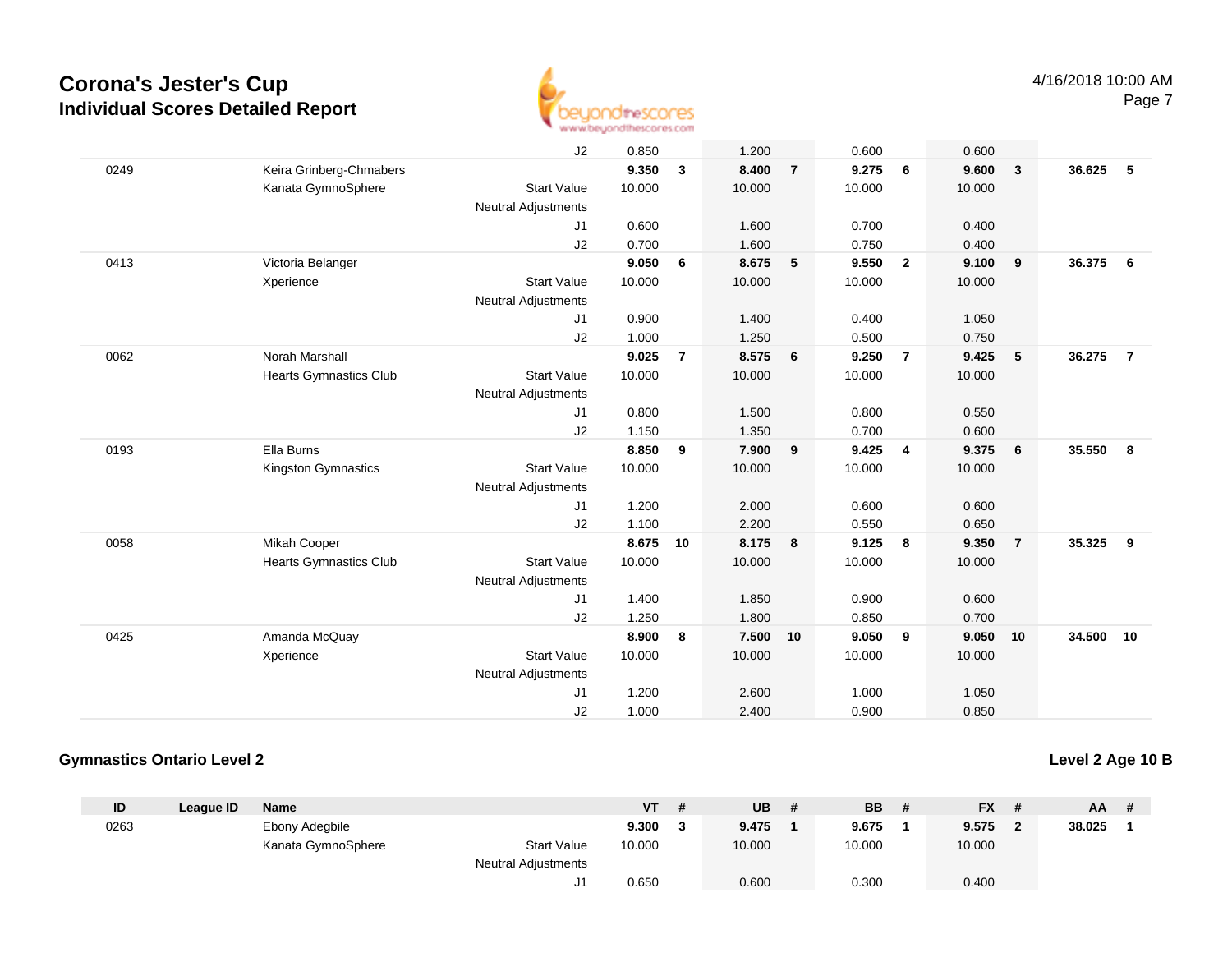

|      |                                 | J2                         | 0.750  |                         | 0.450  |                         | 0.350    |                | 0.450  |                |        |                         |
|------|---------------------------------|----------------------------|--------|-------------------------|--------|-------------------------|----------|----------------|--------|----------------|--------|-------------------------|
| 0150 | Gabriele Biesenthal             |                            | 9.450  | $\mathbf{1}$            | 9.225  | $\mathbf{3}$            | 9.550    | $\overline{2}$ | 9.650  | $\overline{1}$ | 37.875 | $\overline{\mathbf{2}}$ |
|      | Olympia Gymnastics              | <b>Start Value</b>         | 10.000 |                         | 10.000 |                         | 10.000   |                | 10.000 |                |        |                         |
|      |                                 | <b>Neutral Adjustments</b> |        |                         |        |                         | $-0.100$ |                |        |                |        |                         |
|      |                                 | J1                         | 0.500  |                         | 0.800  |                         | 0.300    |                | 0.250  |                |        |                         |
|      |                                 | J2                         | 0.600  |                         | 0.750  |                         | 0.400    |                | 0.450  |                |        |                         |
| 0390 | Eline Benoit                    |                            | 9.375  | $\overline{2}$          | 9.275  | $\overline{2}$          | 9.450    | 5              | 9.650  | $\mathbf{1}$   | 37.750 | $\overline{\mathbf{3}}$ |
|      | <b>Ottawa Gymnastics Centre</b> | <b>Start Value</b>         | 10.000 |                         | 10.000 |                         | 10.000   |                | 10.000 |                |        |                         |
|      |                                 | Neutral Adjustments        |        |                         |        |                         | $-0.100$ |                |        |                |        |                         |
|      |                                 | J1                         | 0.700  |                         | 0.750  |                         | 0.500    |                | 0.350  |                |        |                         |
|      |                                 | J2                         | 0.550  |                         | 0.700  |                         | 0.400    |                | 0.350  |                |        |                         |
| 0038 | Janelle Landry                  |                            | 9.075  | 6                       | 9.050  | $\overline{4}$          | 9.250    | - 6            | 9.450  | $\mathbf{3}$   | 36.825 | $\overline{4}$          |
|      | <b>Club Les Sittelles</b>       | <b>Start Value</b>         | 10.000 |                         | 10.000 |                         | 10.000   |                | 10.000 |                |        |                         |
|      |                                 | Neutral Adjustments        |        |                         |        |                         |          |                |        |                |        |                         |
|      |                                 | J1                         | 0.900  |                         | 1.000  |                         | 0.800    |                | 0.450  |                |        |                         |
|      |                                 | J2                         | 0.950  |                         | 0.900  |                         | 0.700    |                | 0.650  |                |        |                         |
| 0068 | Jorja Lefebvre                  |                            | 9.025  | $\overline{7}$          | 8.825  | 5                       | 9.500    | $\overline{4}$ | 9.100  | $\overline{7}$ | 36.450 | 5                       |
|      | Jungle Gym Gymnastics           | <b>Start Value</b>         | 10.000 |                         | 10.000 |                         | 10.000   |                | 10.000 |                |        |                         |
|      |                                 | <b>Neutral Adjustments</b> |        |                         |        |                         |          |                |        |                |        |                         |
|      |                                 | J1                         | 1.100  |                         | 1.250  |                         | 0.500    |                | 1.000  |                |        |                         |
|      |                                 | J2                         | 0.850  |                         | 1.100  |                         | 0.500    |                | 0.800  |                |        |                         |
| 0419 | <b>Addison Graveline</b>        |                            | 8.850  | 8                       | 8.600  | 6                       | 9.525    | $\mathbf{3}$   | 9.375  | $\overline{4}$ | 36.350 | 6                       |
|      | Xperience                       | <b>Start Value</b>         | 10.000 |                         | 10.000 |                         | 10.000   |                | 10.000 |                |        |                         |
|      |                                 | <b>Neutral Adjustments</b> |        |                         |        |                         |          |                |        |                |        |                         |
|      |                                 | J1                         | 1.200  |                         | 1.400  |                         | 0.500    |                | 0.500  |                |        |                         |
|      |                                 | J2                         | 1.100  |                         | 1.400  |                         | 0.450    |                | 0.750  |                |        |                         |
| 0149 | <b>Grace Currie</b>             |                            | 9.100  | 5                       | 8.375  | 9                       | 9.450    | 5              | 9.250  | 5              | 36.175 | $\overline{7}$          |
|      | Olympia Gymnastics              | <b>Start Value</b>         | 10.000 |                         | 10.000 |                         | 10.000   |                | 10.000 |                |        |                         |
|      |                                 | Neutral Adjustments        |        |                         |        |                         |          |                |        |                |        |                         |
|      |                                 | J1                         | 0.950  |                         | 1.700  |                         | 0.550    |                | 0.800  |                |        |                         |
|      |                                 | J2                         | 0.850  |                         | 1.550  |                         | 0.550    |                | 0.700  |                |        |                         |
| 0034 | Klara Hrycaj                    |                            | 9.275  | $\overline{\mathbf{4}}$ | 8.500  | $\overline{\mathbf{8}}$ | 9.200    | $\overline{7}$ | 9.150  | 6              | 36.125 | - 8                     |
|      | <b>Club Les Sittelles</b>       | <b>Start Value</b>         | 10.000 |                         | 10.000 |                         | 10.000   |                | 10.000 |                |        |                         |
|      |                                 | <b>Neutral Adjustments</b> |        |                         |        |                         |          |                |        |                |        |                         |
|      |                                 | J1                         | 0.650  |                         | 1.600  |                         | 0.800    |                | 1.000  |                |        |                         |
|      |                                 | J2                         | 0.800  |                         | 1.400  |                         | 0.800    |                | 0.700  |                |        |                         |
| 0067 | Addison Montgomery              |                            | 8.800  | 9                       | 8.550  | $\overline{7}$          | 9.050    | 8              | 9.250  | 5              | 35.650 | 9                       |
|      | Jungle Gym Gymnastics           | <b>Start Value</b>         | 10.000 |                         | 10.000 |                         | 10.000   |                | 10.000 |                |        |                         |
|      |                                 | <b>Neutral Adjustments</b> |        |                         |        |                         | $-0.100$ |                |        |                |        |                         |
|      |                                 | J1                         | 1.150  |                         | 1.500  |                         | 0.900    |                | 0.650  |                |        |                         |
|      |                                 |                            |        |                         |        |                         |          |                |        |                |        |                         |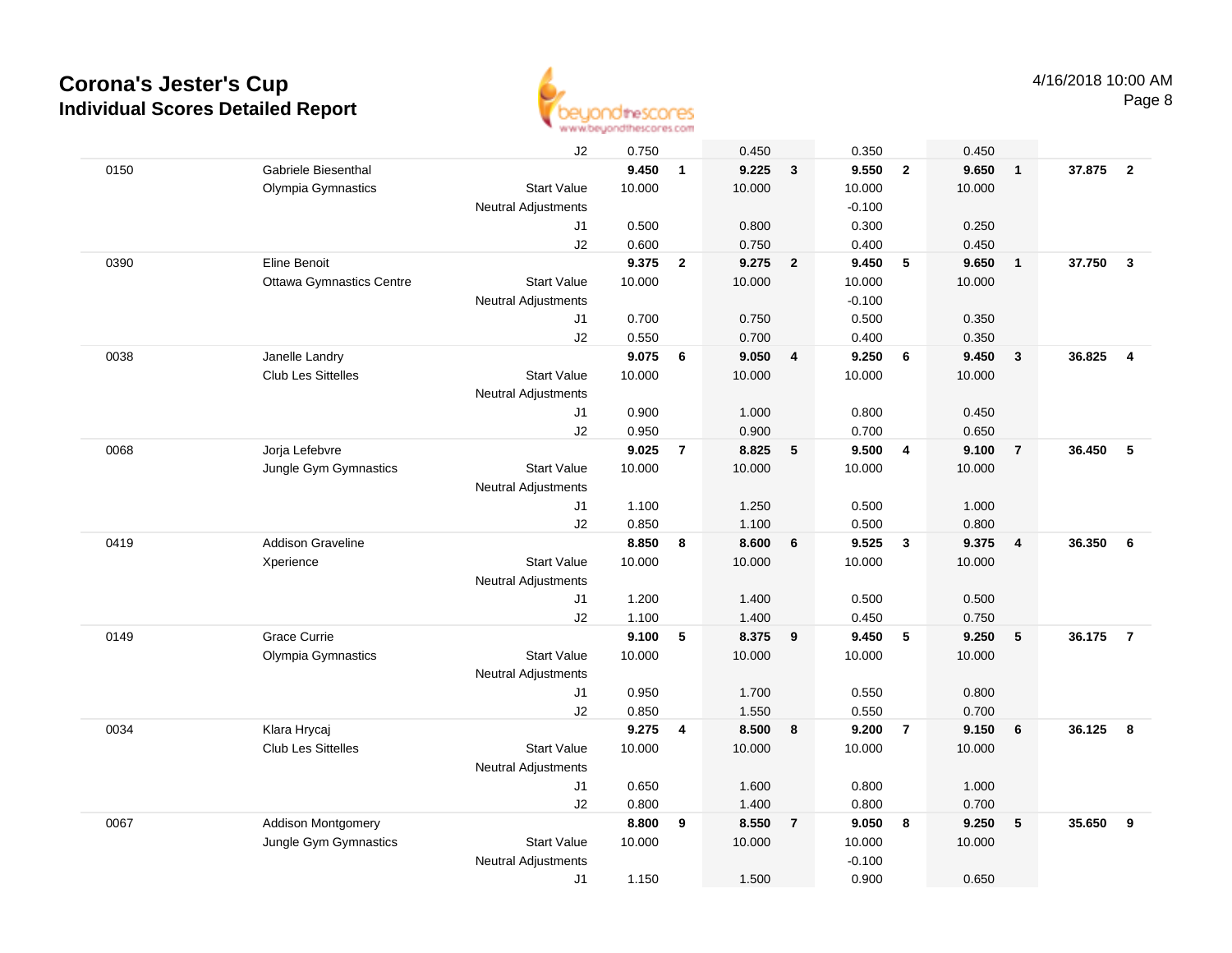

|      |                       | J2                         | 1.250    |    | 1.400    | 0.800  |     | 0.850  |     |        |     |
|------|-----------------------|----------------------------|----------|----|----------|--------|-----|--------|-----|--------|-----|
| 0066 | Klazina Boychuk       |                            | 8.775    | 10 | 7.750 10 | 9.5004 |     | 9.150  | - 6 | 35.175 | 10  |
|      | Jungle Gym Gymnastics | <b>Start Value</b>         | 10.000   |    | 10.000   | 10.000 |     | 10.000 |     |        |     |
|      |                       | Neutral Adjustments        |          |    |          |        |     |        |     |        |     |
|      |                       | J1                         | 1.300    |    | 2.200    | 0.400  |     | 0.900  |     |        |     |
|      |                       | J2                         | 1.150    |    | 2.300    | 0.600  |     | 0.800  |     |        |     |
| 0234 | Eliza MacLean-Butts   |                            | 8.500 11 |    | 8.600 6  | 8.575  | - 9 | 8.875  | - 8 | 34.550 | -11 |
|      | Tumblers              | <b>Start Value</b>         | 10.000   |    | 10.000   | 10.000 |     | 10.000 |     |        |     |
|      |                       | <b>Neutral Adjustments</b> |          |    |          |        |     |        |     |        |     |
|      |                       | J1                         | 1.600    |    | 1.450    | 1.500  |     | 1.050  |     |        |     |
|      |                       | J2                         | 1.400    |    | 1.350    | 1.350  |     | 1.200  |     |        |     |

#### **Gymnastics Ontario Level 2**

**Level 2 Age 11 A**

| ID   | League ID | <b>Name</b>        |                            | <b>VT</b> | #              | <b>UB</b> | #                       | <b>BB</b> | #              | <b>FX</b> | #              | AA #   |                |
|------|-----------|--------------------|----------------------------|-----------|----------------|-----------|-------------------------|-----------|----------------|-----------|----------------|--------|----------------|
| 0262 |           | Katie Crossman     |                            | 9.450     | -1             | 9.225     | $\mathbf{1}$            | 9.650     | 3              | 9.350     | $\overline{4}$ | 37.675 | 1              |
|      |           | Kanata GymnoSphere | <b>Start Value</b>         | 10.000    |                | 10.000    |                         | 10.000    |                | 10.000    |                |        |                |
|      |           |                    | Neutral Adjustments        |           |                |           |                         |           |                |           |                |        |                |
|      |           |                    | J <sub>1</sub>             | 0.500     |                | 0.750     |                         | 0.300     |                | 0.550     |                |        |                |
|      |           |                    | J2                         | 0.600     |                | 0.800     |                         | 0.400     |                | 0.750     |                |        |                |
| 0235 |           | Laurence Marenco   |                            | 9.250     | $\overline{2}$ | 8.850     | $\overline{\mathbf{2}}$ | 9.740     | $\overline{1}$ | 9.575     | $\overline{2}$ | 37.415 | $\overline{2}$ |
|      |           | <b>Tumblers</b>    | <b>Start Value</b>         | 10.000    |                | 10.000    |                         | 10.000    |                | 10.000    |                |        |                |
|      |           |                    | Neutral Adjustments        |           |                |           |                         | $-0.010$  |                |           |                |        |                |
|      |           |                    | J <sub>1</sub>             | 0.700     |                | 1.200     |                         | 0.250     |                | 0.450     |                |        |                |
|      |           |                    | J2                         | 0.800     |                | 1.100     |                         | 0.250     |                | 0.400     |                |        |                |
| 0264 |           | Alexa Bennett      |                            | 9.250     | $\mathbf{2}$   | 8.800     | $\mathbf{3}$            | 9.700     | $\overline{2}$ | 9.450     | 3              | 37.200 | 3              |
|      |           | Kanata GymnoSphere | <b>Start Value</b>         | 10.000    |                | 10.000    |                         | 10.000    |                | 10.000    |                |        |                |
|      |           |                    | Neutral Adjustments        |           |                |           |                         |           |                |           |                |        |                |
|      |           |                    | J <sub>1</sub>             | 0.700     |                | 1.250     |                         | 0.300     |                | 0.450     |                |        |                |
|      |           |                    | J2                         | 0.800     |                | 1.150     |                         | 0.300     |                | 0.650     |                |        |                |
| 0161 |           | Maya Bukovcan      |                            | 9.100     | 3              | 8.625     | 5                       | 9.535     | $\overline{4}$ | 9.625     | $\mathbf{1}$   | 36.885 | 4              |
|      |           | Olympia Gymnastics | <b>Start Value</b>         | 10.000    |                | 10.000    |                         | 10.000    |                | 10.000    |                |        |                |
|      |           |                    | Neutral Adjustments        |           |                |           |                         | 0.010     |                |           |                |        |                |
|      |           |                    | J1                         | 0.850     |                | 1.350     |                         | 0.550     |                | 0.300     |                |        |                |
|      |           |                    | J <sub>2</sub>             | 0.950     |                | 1.400     |                         | 0.400     |                | 0.450     |                |        |                |
| 0363 |           | Nour Saleh         |                            | 8.825     | 5              | 8.650     | $\overline{4}$          | 9.514     | 5              | 9.625     | $\mathbf{1}$   | 36.614 | 5              |
|      |           | Corona Competitive | <b>Start Value</b>         | 10.000    |                | 10.000    |                         | 10.000    |                | 10.000    |                |        |                |
|      |           |                    | <b>Neutral Adjustments</b> |           |                |           |                         | $-0.011$  |                |           |                |        |                |
|      |           |                    | J <sub>1</sub>             | 1.100     |                | 1.400     |                         | 0.450     |                | 0.300     |                |        |                |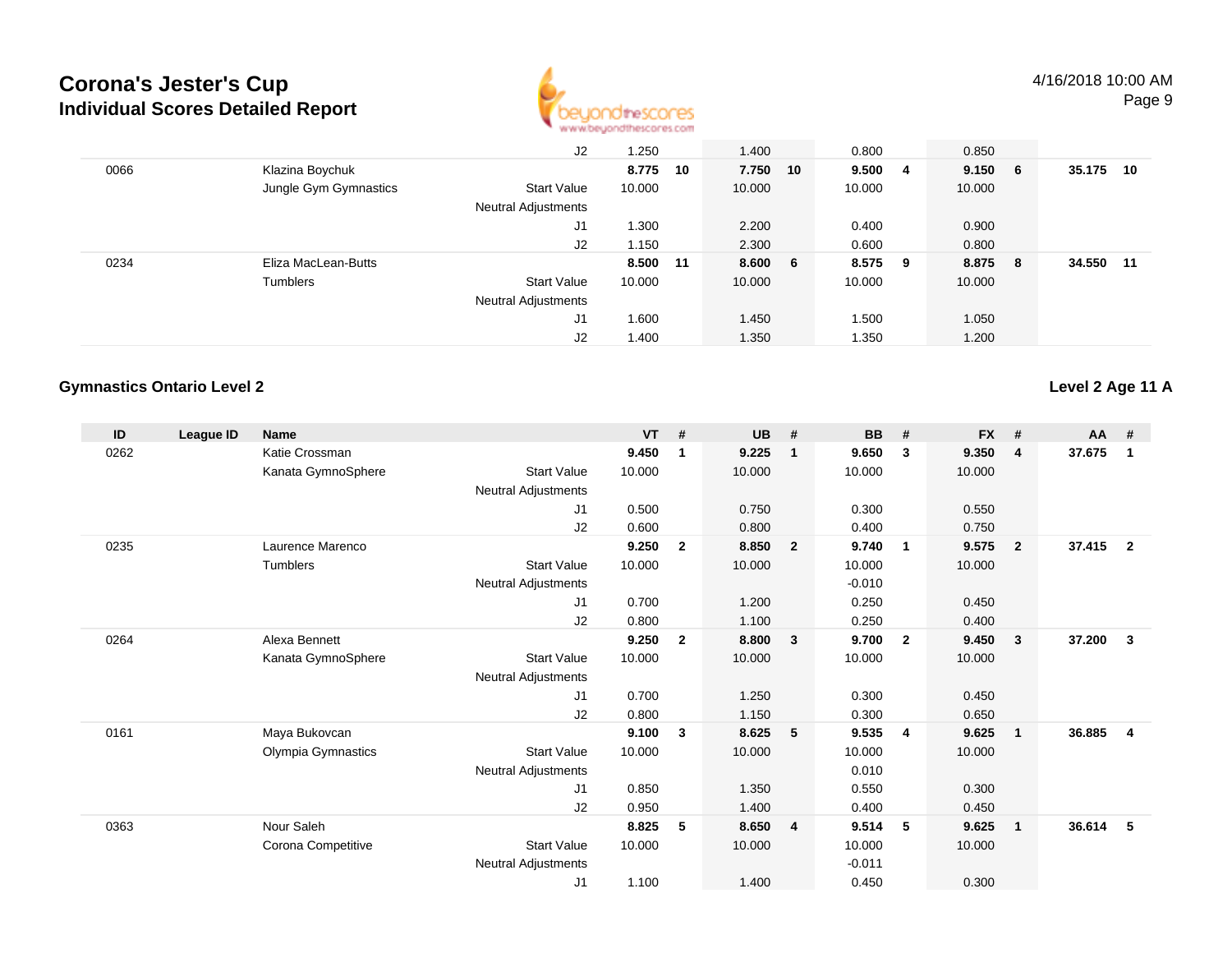

Page 10

|      |                     | J2                         | 1.250  |   | 1.300   |   | 0.500  |   | 0.450   |                |          |                |
|------|---------------------|----------------------------|--------|---|---------|---|--------|---|---------|----------------|----------|----------------|
| 0233 | Jenna Buhr          |                            | 8.850  | 4 | 8.425 6 |   | 9.385  | 6 | 9.225   | 5              | 35.885 6 |                |
|      | Tumblers            | <b>Start Value</b>         | 10.000 |   | 10.000  |   | 10.000 |   | 10.000  |                |          |                |
|      |                     | <b>Neutral Adjustments</b> |        |   |         |   | 0.010  |   |         |                |          |                |
|      |                     | J <sub>1</sub>             | 1.200  |   | 1.650   |   | 0.550  |   | 0.900   |                |          |                |
|      |                     | J2                         | 1.100  |   | 1.500   |   | 0.700  |   | 0.650   |                |          |                |
| 0255 | Madeline Sunderland |                            | 9.450  | 1 | 8.300   | 7 | 8.850  | 8 | 9.075   | $\overline{7}$ | 35.675   | $\overline{7}$ |
|      | Kanata GymnoSphere  | <b>Start Value</b>         | 10.000 |   | 10.000  |   | 10.000 |   | 10.000  |                |          |                |
|      |                     | <b>Neutral Adjustments</b> |        |   |         |   |        |   |         |                |          |                |
|      |                     | J <sub>1</sub>             | 0.500  |   | 1.700   |   | 1.200  |   | 1.050   |                |          |                |
|      |                     | J2                         | 0.600  |   | 1.700   |   | 1.100  |   | 0.800   |                |          |                |
| 0442 | Lauren Brown        |                            | 8.800  | 6 | 7.875 8 |   | 9.000  | 7 | 9.200 6 |                | 34.875 8 |                |
|      | Kanata GymnoSphere  | <b>Start Value</b>         | 10.000 |   | 10.000  |   | 10.000 |   | 10.000  |                |          |                |
|      |                     | <b>Neutral Adjustments</b> |        |   |         |   |        |   |         |                |          |                |
|      |                     | J <sub>1</sub>             | 1.350  |   | 2.200   |   | 1.000  |   | 0.800   |                |          |                |
|      |                     | J2                         | 1.050  |   | 2.050   |   | 1.000  |   | 0.800   |                |          |                |

#### **Gymnastics Ontario Level 2**

**Level 2 Age 11 B**

| ID   | League ID | Name                  |                            | <b>VT</b> | #              | <b>UB</b> | #                       | <b>BB</b> | #                       | <b>FX</b> | #              | $AA$ # |                |
|------|-----------|-----------------------|----------------------------|-----------|----------------|-----------|-------------------------|-----------|-------------------------|-----------|----------------|--------|----------------|
| 0163 |           | Katie Thomas          |                            | 9.275     | 3              | 8.975     | -1                      | 9.500     | $\overline{\mathbf{1}}$ | 9.525     | $\overline{2}$ | 37.275 |                |
|      |           | Olympia Gymnastics    | <b>Start Value</b>         | 10.000    |                | 10.000    |                         | 10.000    |                         | 10.000    |                |        |                |
|      |           |                       | <b>Neutral Adjustments</b> |           |                |           |                         |           |                         |           |                |        |                |
|      |           |                       | J1                         | 0.700     |                | 1.000     |                         | 0.500     |                         | 0.400     |                |        |                |
|      |           |                       | J2                         | 0.750     |                | 1.050     |                         | 0.500     |                         | 0.550     |                |        |                |
| 0260 |           | Besan Karroum         |                            | 9.575     | 1              | 8.425     | $\overline{\mathbf{4}}$ | 9.375     | $\overline{\mathbf{2}}$ | 9.700     | 1              | 37.075 | $\overline{2}$ |
|      |           | Kanata GymnoSphere    | <b>Start Value</b>         | 10.000    |                | 10.000    |                         | 10.000    |                         | 10.000    |                |        |                |
|      |           |                       | Neutral Adjustments        |           |                |           |                         |           |                         |           |                |        |                |
|      |           |                       | J1                         | 0.400     |                | 1.550     |                         | 0.650     |                         | 0.200     |                |        |                |
|      |           |                       | J2                         | 0.450     |                | 1.600     |                         | 0.600     |                         | 0.400     |                |        |                |
| 0072 |           | Milena Kulik          |                            | 9.375     | $\overline{2}$ | 8.750     | $\overline{\mathbf{3}}$ | 8.900     | -5                      | 9.300     | 4              | 36.325 | 3              |
|      |           | Jungle Gym Gymnastics | <b>Start Value</b>         | 10.000    |                | 10.000    |                         | 10.000    |                         | 10.000    |                |        |                |
|      |           |                       | <b>Neutral Adjustments</b> |           |                |           |                         |           |                         |           |                |        |                |
|      |           |                       | J1                         | 0.600     |                | 1.300     |                         | 1.200     |                         | 0.800     |                |        |                |
|      |           |                       | J2                         | 0.650     |                | 1.200     |                         | 1.000     |                         | 0.600     |                |        |                |
| 0191 |           | Teagan Bylsma         |                            | 8.900     | 6              | 8.750     | $\overline{\mathbf{3}}$ | 9.250     | 3                       | 9.200     | 5              | 36.100 | 4              |
|      |           | Kingston Gymnastics   | <b>Start Value</b>         | 10.000    |                | 10.000    |                         | 10.000    |                         | 10.000    |                |        |                |
|      |           |                       | <b>Neutral Adjustments</b> |           |                |           |                         |           |                         |           |                |        |                |
|      |           |                       | J <sub>1</sub>             | 1.100     |                | 1.350     |                         | 0.800     |                         | 0.750     |                |        |                |